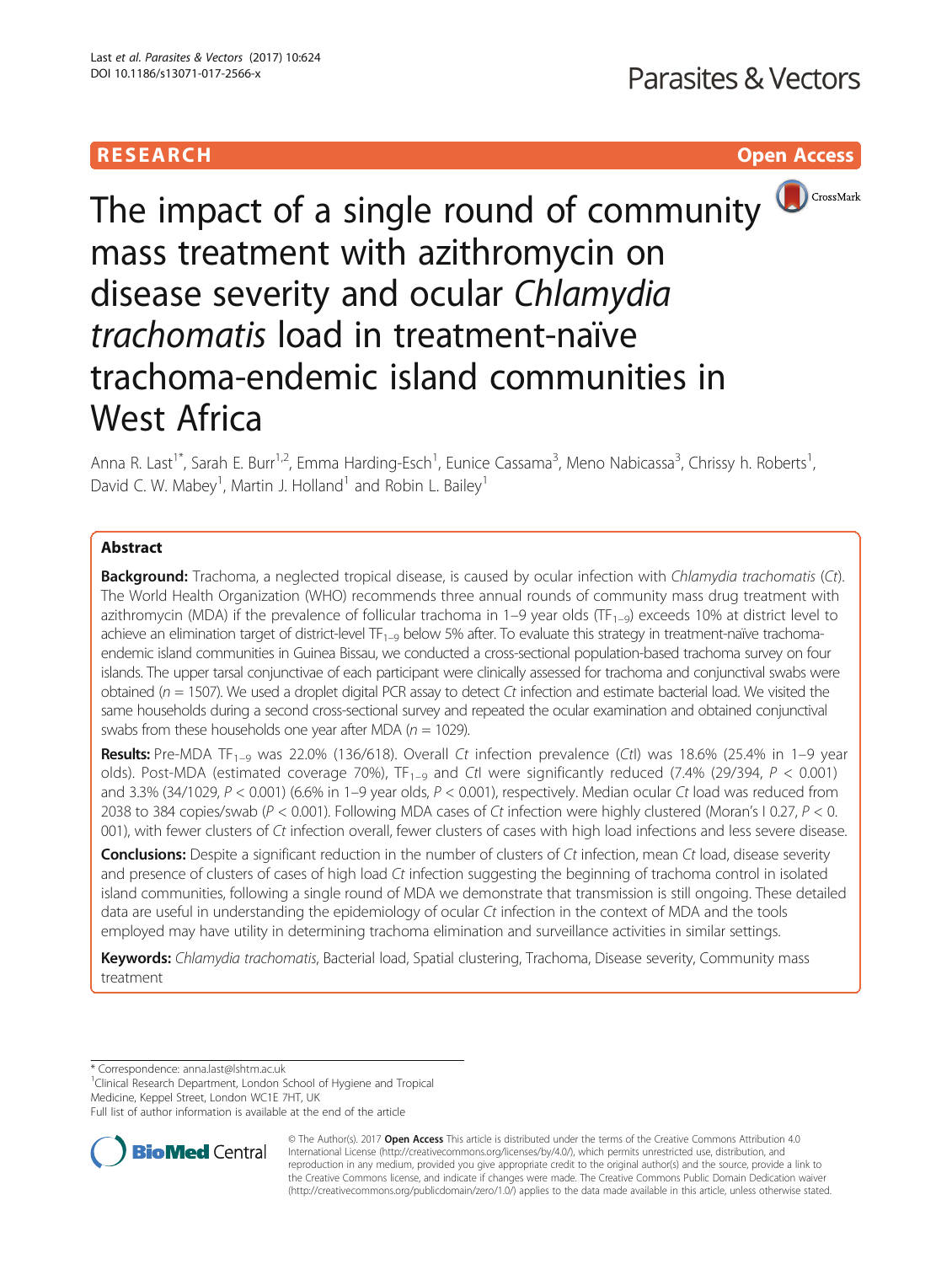# Background

Chlamydia trachomatis is the leading infectious cause of blindness globally  $[1-3]$  $[1-3]$  $[1-3]$  $[1-3]$ . Trachoma is caused by infection with ocular strains of C. trachomatis and manifests as distinct clinical syndromes, beginning with an acute self-limiting kerato-conjunctivitis which may progress to chronic inflammatory disease with subsequent conjunctival scarring and blinding sequelae.

The World Health Organization (WHO) advocates the implementation of the SAFE strategy (Surgery for trichiasis, Antibiotics for active infection, Facial cleanliness to prevent disease transmission and Environmental improvement to increase access to water and sanitation) for trachoma elimination. Mass drug treatment with azithromycin (MDA) to entire communities aims to treat individual cases of infection and reduce the reservoir of infection, interrupting transmission within communities. Repeated episodes of conjunctival infection with C. trachomatis are thought to be required to cause the blinding sequelae of trachoma [[2, 4](#page-9-0)]. Community-wide MDA, as part of the SAFE strategy, therefore aims to interrupt transmission, thus reducing the number of infections that each individual is exposed to and eliminate blinding trachoma as a public health concern [\[2](#page-9-0), [5](#page-9-0)].

The WHO recommends between three and five annual rounds of MDA if the baseline prevalence of follicular trachoma in 1–9 year olds  $(TF_{1-9})$  at district level is between 10 and 39%, and at least five annual rounds of MDA if  $TF_{1-9} \ge 40\%$ , to achieve a reduction of  $TF_{1-9}$  to below 5% following treatment [\[5](#page-9-0), [6](#page-9-0)]. These recommendations were made in 2010 after previous guidance [\[7](#page-9-0)] was found to be insufficient to eliminate trachoma. According to WHO guidance, trachoma control programmes should aim to administer antibiotics to at least 80% of the population. Following completion of MDA an impact survey is recommended, the results from the impact survey informing decisions about continuing treatment or conducting surveillance. There are conflicting data from trachoma-endemic communities on the optimal duration and mode of administration required to achieve the elimination target.

Oral azithromycin, even as a single dose delivered as a mass administration to communities, has significantly reduced the burden of active disease and in some populations has eliminated infection with C. trachomatis entirely [[8\]](#page-9-0). However, the evidence-base relating to optimal frequency of MDA that will be effective in eliminating trachoma is not fully understood and may vary between settings [[9\]](#page-9-0).

In trachoma-endemic populations with an extremely high baseline prevalence of  $TF_{1-9}$ , despite high coverage of MDA under research study conditions, levels of infection and disease, although reduced, can persist or return to pre-treatment levels. Longitudinal studies in Tanzania

suggest that with present WHO protocols, hyperendemic countries may need yearly mass treatment for over ten years, which has significant economic and logistic impact on national trachoma programmes, nongovernment organisations and donors of azithromycin [[10\]](#page-9-0). Similarly in Ethiopia, despite more than seven annual rounds of treatment in some regions showing that the prevalence of disease and infection can be reduced, but that on cessation of treatment, disease and infection return to baseline prevalence levels [[11\]](#page-9-0). Despite adequate MDA coverage in line with WHO recommendations, disease elimination at 18 months post-MDA may not be sustained and re-emergence of disease within households has been demonstrated [\[12](#page-9-0)].

In some regions where annual treatment appears to have had little impact, even biannual treatment that has been implemented under research study conditions has failed to reduce TF prevalence in 1–9 year olds to less than 5% [\[13](#page-9-0)]. These data are supported by findings from a recent study, suggesting that extended MDA timelines may be required to interrupt transmission to meet elimination targets [\[14](#page-9-0)].

The dynamics of *C. trachomatis* transmission, particularly in the context of MDA, is complex and not well understood. Trachoma endemicity is likely to be important, as disease can disappear spontaneously from hypoendemic  $(TF_{1-9} 5-10%)$  communities [[15](#page-9-0)-[19](#page-9-0)] or disappear after a single round of MDA [\[8, 19](#page-9-0)]. In meso-endemic  $(TF_{1-9} 10-$ 20%) populations disease prevalence may stabilize following MDA [\[12\]](#page-9-0), and in hyper-endemic  $(TF_{1-9} > 20%)$  populations disease and infection persist despite multiple rounds of MDA [\[12\]](#page-9-0).

The trachoma-endemic populations of the Bijagós Archipelago of Guinea-Bissau we have observed a strong association between C. trachomatis bacterial load and disease severity with spatial clustering of high load infections [[20, 21\]](#page-9-0). In the current study we sought to assess the impact of a single round of MDA in these isolated treatment-naïve island communities on the prevalence of clinical trachoma and ocular C. trachomatis infection and investigate its effect on C. trachomatis load, disease severity and spatial clustering of C. trachomatis infection one year following MDA.

# Methods

# Study design and study population

The cross-sectional population-based trachoma survey methodology and this study population have been described previously [\[20](#page-9-0)–[25\]](#page-9-0). Briefly, we used first stage cluster random sampling with geospatial representation on four islands at village-level to randomly select households for inclusion in the survey at baseline. A sample size of 1000 (including a design effect of 2 to account for anticipated household clustering) yields adequate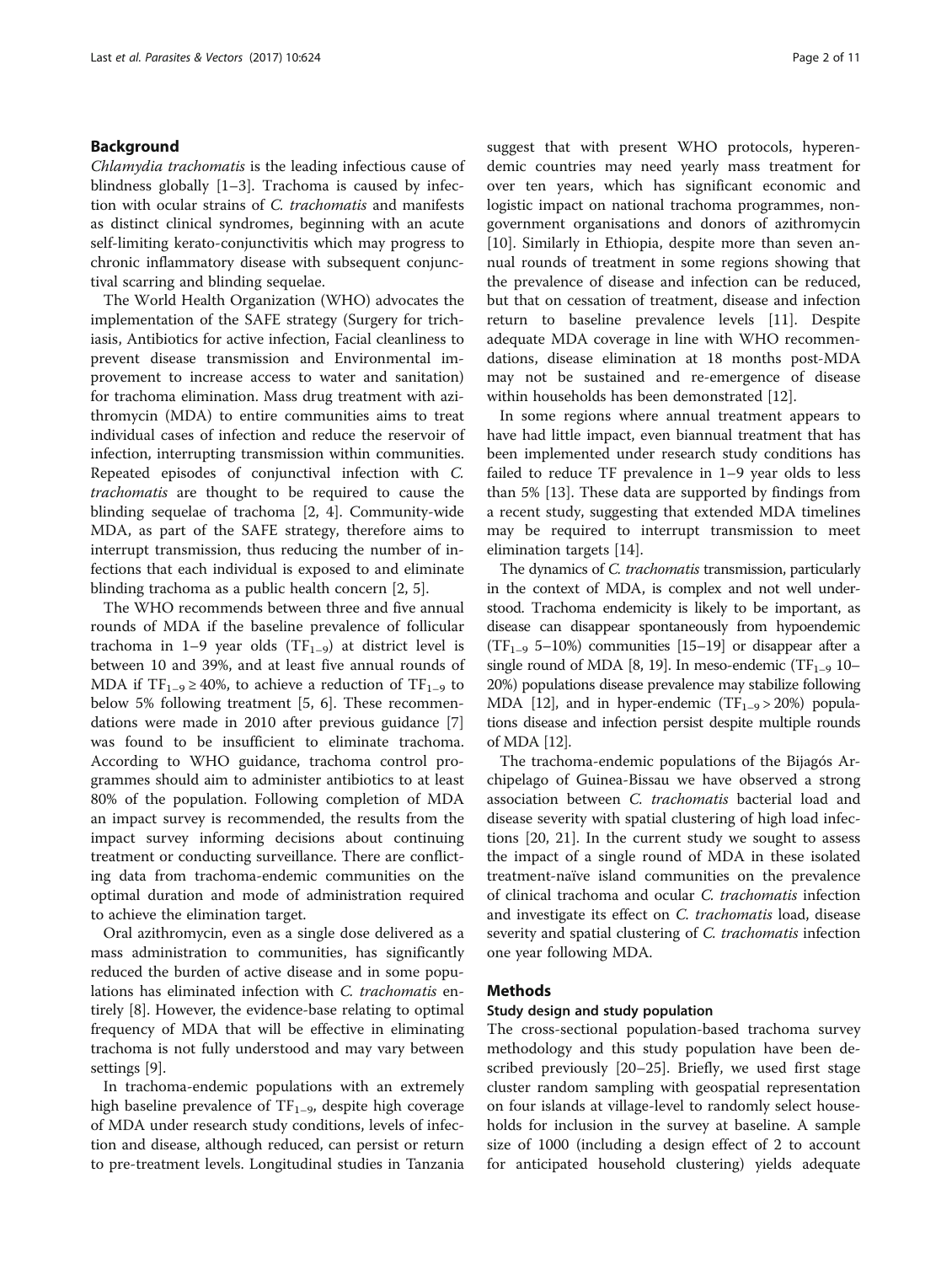power to estimate  $TF_{1-9}$  5% ± 3% precision [[26\]](#page-9-0). Two hundred and ninety-three households from all 38 villages were enrolled in the survey at baseline. Data were geo-coded at household and village level [\[20, 21](#page-9-0)]. One year following MDA we sought to follow up the households enrolled at baseline. A de facto census of each household was conducted at baseline and follow-up, from which individuals were enrolled.

# Clinical examination and conjunctival sampling

Clinical examination and conjunctival sampling were conducted at baseline and one year following treatment using standardised methods [\[20](#page-9-0), [23](#page-9-0)]. A single validated physician examiner assessed each participant using the WHO simplified [[27](#page-9-0)] and modified FPC [\[5](#page-9-0)] grading systems. In the modified FPC system, follicles (F), papillary hypertrophy (inflammation) (P) and conjunctival scarring (C) are each assigned a separate grade from 0 to 3. FPC grades of F2/3 or P3 equate to a diagnosis of active trachoma [TF (Trachomatous inflammation-Follicular) or TI (Trachomatous inflammation-Intense) by the WHO simplified system] and a grade of C2/3 (and in some cases C1) equates to a diagnosis of TS (Trachomatous Scarring). Clinical grading of the upper tarsal conjunctivae was conducted in the field as described previously [\[20](#page-9-0)–[23\]](#page-9-0). The trachoma grader achieved an inter grader agreement (Cohen's Kappa) score of > 0.9 against an international expert trachoma grader. Samples were taken using a polyester-tipped swab from the left upper tarsal conjunctiva of each participant using a welltolerated standardized procedure [\[20](#page-9-0)–[23](#page-9-0)]. Quality control swabs (pre-marked and drawn at random from the swab dispenser in the field) were passed 10 cm in front of the eye but without touching the eye were collected and treated in the same way as the conjunctival swabs for field and laboratory quality control. Our ddPCR assay enabled us to detect a human target (Homo sapiens RNase P/MRP 30-kDa subunit (RPP30) gene) to ensure that control swabs had not come into contact with the conjunctival surface and that swabs collected from participants were adequate samples (using strict minimum RPP30 detection criteria as described previously [\[22](#page-9-0)]). We found no evidence of crosscontamination using these methods; all control swabs were negative for C. trachomatis DNA and all conjunctival specimens were deemed adequate for inclusion in the analysis.

# Community mass treatment

A single height-based dose of oral azithromycin was offered by the national trachoma control programme distribution teams to all individuals in all communities participating in the study in accordance with WHO and national policy. Alternative treatment with tetracycline

eye ointment was offered if there were contraindications to treatment with azithromycin. District-level coverage was estimated by the national trachoma control programme following the MDA using data from their MDA treatment registers and the most recent Electoral Census (2009).

# Detection and quantitation of C. trachomatis

DNA was extracted from swabs using QIAamp DNA Mini kit (Qiagen, Manchester, UK) and C. trachomatis DNA was detected and quantitated using droplet digital PCR (ddPCR) (Bio-Rad Laboratories, Hemel Hempstead, UK) as described previously [\[20, 22](#page-9-0), [23\]](#page-9-0). Briefly, C. trachomatis plasmid-based ddPCR was used to detect DNA and diagnose infection and a single-copy pathogen chromosomal gene (omcB) was used to estimate pathogen load in each plasmid-positive sample [\[22, 23\]](#page-9-0). Estimated quantities of omcB (C. trachomatis load) are expressed as copies/swab.

# Statistical analysis

Chlamydia trachomatis quantitation data were processed as described previously [\[22, 23](#page-9-0)]. Data were double entered into a customised database (Microsoft Access 2007) and discrepancies resolved through source documents. Data were cleaned and analysed in STATA 13 (Stata Corporation, College Station, Texas USA). Statistical significance was determined at the 5% level.

We estimated the variance due to between-household, village and island clustering using null models for both active trachoma and C. trachomatis infection adjusted for age and gender in multivariable null models including all three cluster variables as previously described [[22](#page-9-0)].

We examined trachoma and C. trachomatis infection prevalence data at baseline and follow-up using a Chisquare test of proportions. Chlamydia trachomatis load data were log<sub>e</sub>-transformed where indicated. Median load comparisons were made between baseline and follow-up using Kruskall-Wallis test. Associations between load and detailed clinical phenotype (defined by F and P scores using the modified FPC trachoma grading system) were examined using multivariable mixed effects linear and logistic regression models accounting for clustering detected in previous studies [[20](#page-9-0), [21\]](#page-9-0) and adjusting for household C. trachomatis infection status at baseline in the follow-up analysis.

Geo-coded data were projected into UTM Zone 28 N and analysed in ArcGIS 10.1 (ESRI Inc., USA) [[21\]](#page-9-0). A statistical measure of clustering (Moran's I) was calculated at baseline and follow-up to evaluate the effect of MDA on the global spatial distribution of active trachoma and C. trachomatis infection. A local indicator of spatial association (Local (Anselin) Moran's I) was used to identify clusters and outliers of C. trachomatis infection by load at baseline and follow-up. This method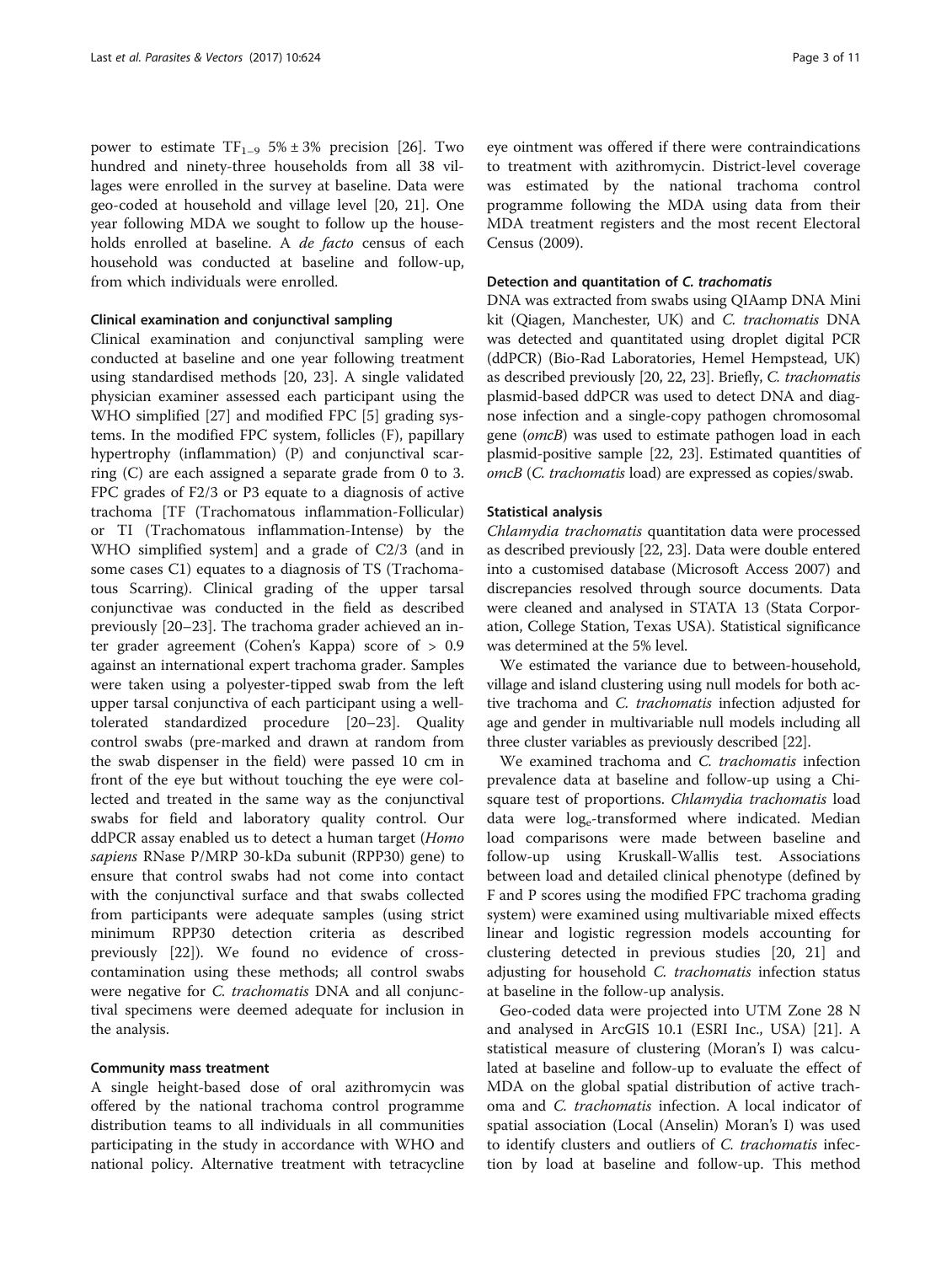detects statistically significant clusters or outliers related to C. trachomatis load based on the calculation of zscores for the distribution. Cluster types identified (relative to their  $z$ -score and  $P$ -value) include HH (high loads associated with other high loads), LL (low loads associated with other low loads), HL (a high load outlier associated with other predominantly lower loads) and LH (a low load outlier associated with other predominantly high loads). The geostatistical methods used are discussed fully elsewhere [[21\]](#page-9-0). Briefly, we used the zone of indifference to define adjacency. This method assumes that each observation (individual C. trachomatis load) has local influence that decreases with distance beyond a critical distance cut-off, resulting in an adapted model of impedance, or distance decay, such that all features have an impact on all other features, but this impact decreases with distance. The crucial cut-off used in this study is derived from the distance over which spatial autocorrelation occurs in these data and relates to the village boundaries, assuming impedance as described above [[21\]](#page-9-0).

# Results

# Prevalence of trachoma and C. trachomatis infection

Participant enrolment and follow-up are illustrated in Fig. 1. MDA was conducted following the baseline survey and coverage was estimated at 70% (using district-level data provided by the national trachoma control programme) across the study islands. Sociodemographic characteristics did not significantly differ between individuals seen at baseline or at follow-up, nor were population-based estimates of the prevalence of scarring trachoma (TS) and trachomatous trichiasis

(TT) (Table [1](#page-4-0)). The prevalence of TF and ocular C. trachomatis infection were statistically significantly reduced following treatment (Table [2\)](#page-4-0). The prevalence of TF in 1–9 year olds was reduced from 22.0% (95% confidence interval, CI: 18.9–25.5%) to 7.4% (95% CI: 4.8–9.9%) ( $P < 0.001$ ). The prevalence of TI in this age group was also reduced: from 2.9% (95% CI: 1.4–4.1%) to 1.5% (95% CI: 0.3–2.7%). The prevalence of ocular C. trachomatis infection was reduced in the population from 18.6% to 3.3% (P < 0.001) and in 1–9 year olds from 25.4% to 6.6% ( $P < 0.001$ ). Figure [2](#page-5-0) shows the household prevalence of C. trachomatis infection in 1–9 year olds in the households seen at both time points demonstrating that the follow-up prevalence is much reduced compared to baseline in the majority of households. However 13% (37/ 293) households were lost to follow-up, and of those almost half (18/37) were households where C. trachomatis infection was detected in 1–9 year olds at baseline.

# Clustering of active trachoma and C. trachomatis infection

There was evidence of increased clustering at followup of active trachoma and C. trachomatis infection at village-level and infection at household level (Table [3](#page-5-0)). The Moran's I for C. trachomatis infection at baseline was 0.06 ( $z = 2.10$ ,  $P = 0.0353$ ) and 0.27 ( $z = 3.85$ ,  $P =$ 0.0001) at follow-up indicating increased clustering following MDA.

# Chlamydia trachomatis ocular load and disease severity

Median estimated load of C. trachomatis infection in infected individuals was significantly reduced from 2038 *omcB* copies/swab to 348 *omcB* copies/swab ( $\chi^2$  = 6.21,  $P = 0.0127$ ) (Fig. [3](#page-6-0)). At follow-up almost all infections

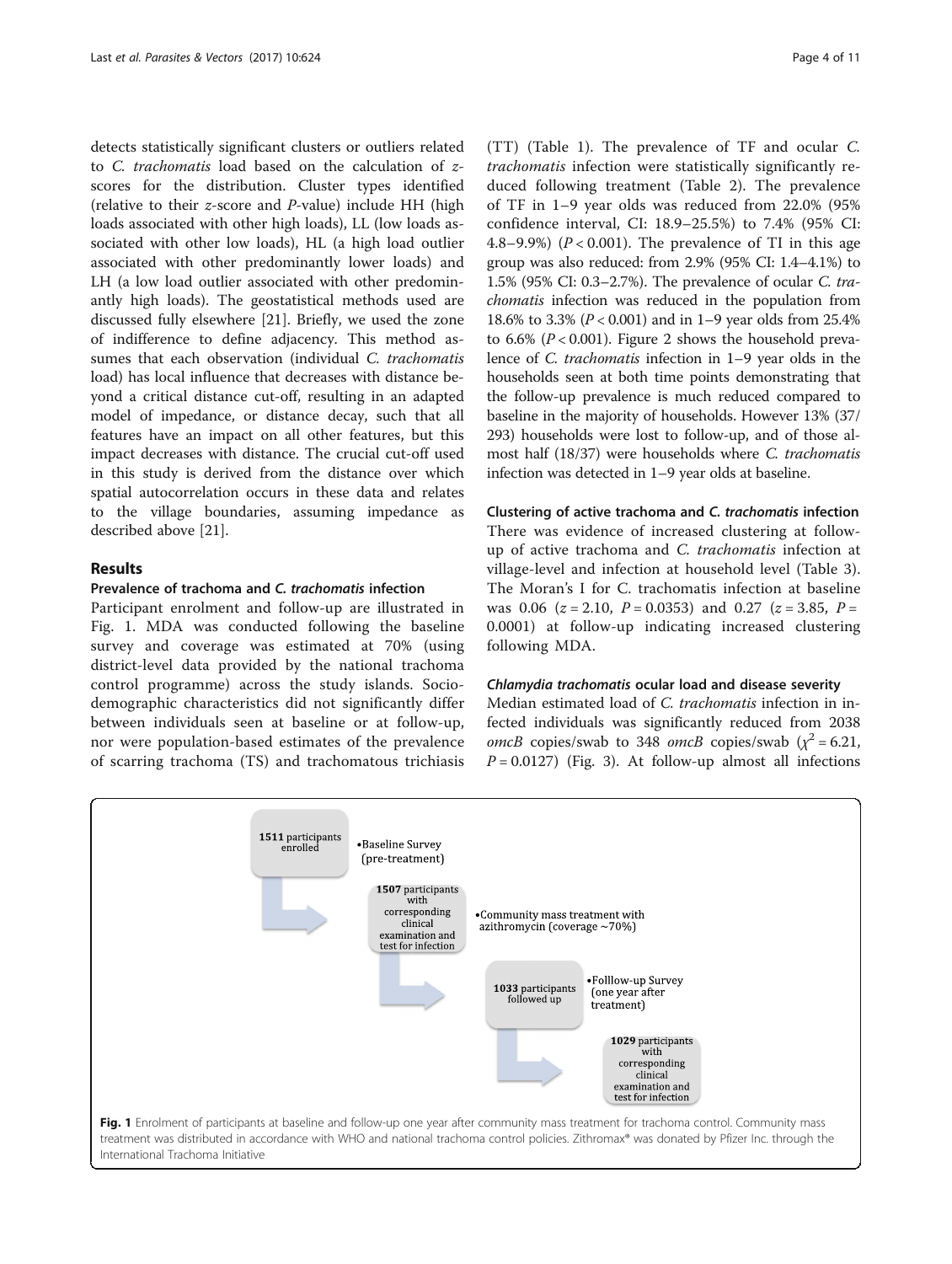<span id="page-4-0"></span>Table 1 Study population characteristics at baseline and follow-up at one year

|                                                 | Baseline           | $n^{\rm b}$ | Follow-up           | $n^{\rm b}$ |
|-------------------------------------------------|--------------------|-------------|---------------------|-------------|
| Median age (years) (IQR <sup>a</sup> )          | $13(5-32)$         | 1507        | $12(5-35)$          | 1033        |
| Female                                          | 58%                | 869         | 63%                 | 648         |
| Age group                                       |                    |             |                     |             |
| $0-5$ years                                     | 28%                | 416         | 28%                 | 288         |
| $6-10$ years                                    | 16%                | 250         | 17%                 | 180         |
| $11-15$ years                                   | 11%                | 157         | 10%                 | 113         |
| $>15$ years                                     | 45%                | 684         | 45%                 | 452         |
| Conjunctival scarring (TS <sup>c</sup> )        |                    |             |                     |             |
| Prevalence overall (95% CI)                     | 23.8 (21.6-25.9)   | 357/1502    | 30.5 (27.7-33.3)    | 313/1026    |
| Prevalence by age group (95% CI)                |                    |             |                     |             |
| $0-5$ years                                     | $2.7(1.1-4.2)$     | 11/414      | $2.1(0.4-3.7)$      | 6/288       |
| $6-10$ years                                    | $2.8(0.8-4.8)$     | 7/250       | $5.6(2.2-9.1)$      | 10/177      |
| $11-15$ years                                   | $11.5(6.5 - 16.4)$ | 18/157      | 18.9 (11.6-26.2)    | 21/111      |
| $>15$ years                                     | 47.2 (43.5 - 51.0) | 321/680     | $61.3(56.8 - 65.8)$ | 276/450     |
| Trachomatous trichiasis $(TT_{>15}^d)$ (95% CI) | $3.5(2.1-4.9)$     | 24/680      | $5.1(3.1 - 7.1)$    | 23/450      |
| $2x - 1$ $x - 1$ $y - 1$                        |                    |             |                     |             |

<sup>a</sup>IQR, interquartile range b Denominator where indicated

<sup>C</sup>WHO Simplified Trachoma Grading System (28); TT<sub>>15</sub> reflects TT in those over the age of 15 years <sup>d</sup>CL confidence interval

<sup>d</sup>CI, confidence interval

occurred in children under the age of 10 years, with 59% (20/34) occurring in children aged 0–5 years. At baseline a greater proportion of individuals with TS or normal conjunctivae were infected, indicating that infection was more widely spread in the population (Fig. [4\)](#page-6-0).

In those with *C. trachomatis* infection, inflammatory disease was less severe at follow-up, most markedly with respect to conjunctival inflammation. There was a shift from higher proportions of P2 and P3 scoring

Table 2 The effect of community mass treatment with azithromycin on the prevalence of active trachoma and ocular C. trachomatis infection

| Clinical category       | Prevalence (%) (95% Cl <sup>a</sup> )     |         | Prevalence (%) (95% Cl <sup>a</sup> ) |         |  |
|-------------------------|-------------------------------------------|---------|---------------------------------------|---------|--|
|                         | Baseline                                  | n       | Follow-up                             | n       |  |
| $TF_{1-9}^b$            | 22.0 (18.9-25.5)                          | 136/618 | 7.4 $(4.8-9.9)^*$                     | 29/394  |  |
| $T _{1-\Omega}$         | $2.9(1.4-4.1)$                            | 18/618  | $1.5(0.3-2.7)$                        | 6/394   |  |
| $C t_{\rm all}^{\rm c}$ | 18.6 (16.7-28.8) 280/1502 3.3 (2.2-4.4)** |         |                                       | 34/1029 |  |
| $Ct_{1-9}$              | 25.4 (22.0-28.8)                          | 157/618 | 6.6 $(4.1-9.0)$ ***                   | 26/395  |  |

<sup>a</sup>CI, confidence interval

<sup>b</sup>TF<sub>1–9,</sub> TF (Trachoma-Follicular) in 1–9 year olds; TI<sub>1–9</sub> = TI (Trachoma-Intense Inflammatory) in 1–9 year olds <sup>c</sup>

<sup>C</sup>Ct, C. trachomatis infection in the population overall and in 1–9 year olds 293 households were included at baseline and 254 at follow-up. Of the households lost to follow-up, 18 had C. trachomatis detected in children aged 1–9 years within the household at baseline. C. trachomatis infection status of the household at baseline was adjusted for in the follow-up analysis

 $*P < 0.0001$ ; Chi-square test,  $\chi^2 = 37.5$ , df = 1, difference 14.6% (95%) CI: 10.2–18.8%)

 $*p < 0.0001$ ; Chi-square test,  $\chi^2 = 131.7$ , df = 1, difference 15.3% (95%) CI: 13.0–17.6%)

\*\*\*P < 0.0001; Chi-square test,  $\chi^2$  = 57.5, df = 1, difference 18.8% (95%) CI: 14.3–23.1%))

disease at baseline to greater proportions of P0 and P1 scoring disease at follow-up (Fig. [5](#page-7-0)). However, age-adjusted mixed effect linear regression models accounting for household clustering and household C. trachomatis infection status at baseline demonstrate that a strong association remains between C. trachomatis load and conjunctival inflammation (P score), though the association is weaker at follow-up  $(OR_{\text{adj}})$ 11.65, 95% CI: 1.89–71.76) compared to baseline (ORadj 27.6, 95% CI: 6.8–111.8) (Table [4](#page-7-0)).

#### Spatial clustering of high load C. trachomatis infections

Maps were generated using the local Moran's I statistic. These demonstrated clustering of C. trachomatis infection by load and found that at baseline there were a larger number of clusters of high load infections (HH clusters) than at follow-up. High load outliers (HL) were not present at follow-up. The HH clusters present at follow-up were at different locations compared to baseline. One HH cluster at follow-up was present in a location where there was an HL outlier prior to MDA. A second HH cluster was located where there was previously no clustering related to bacterial load. Clustering of low load (LL clusters) infections was not evident at either time point. Cluster-outlier maps at baseline and follow-up are presented in Fig. [6.](#page-8-0) The minimum value of C. trachomatis load observed within any HH cluster in this data set is  $\sim$ 10,000 *omcB* copies/swab irrespective of time point.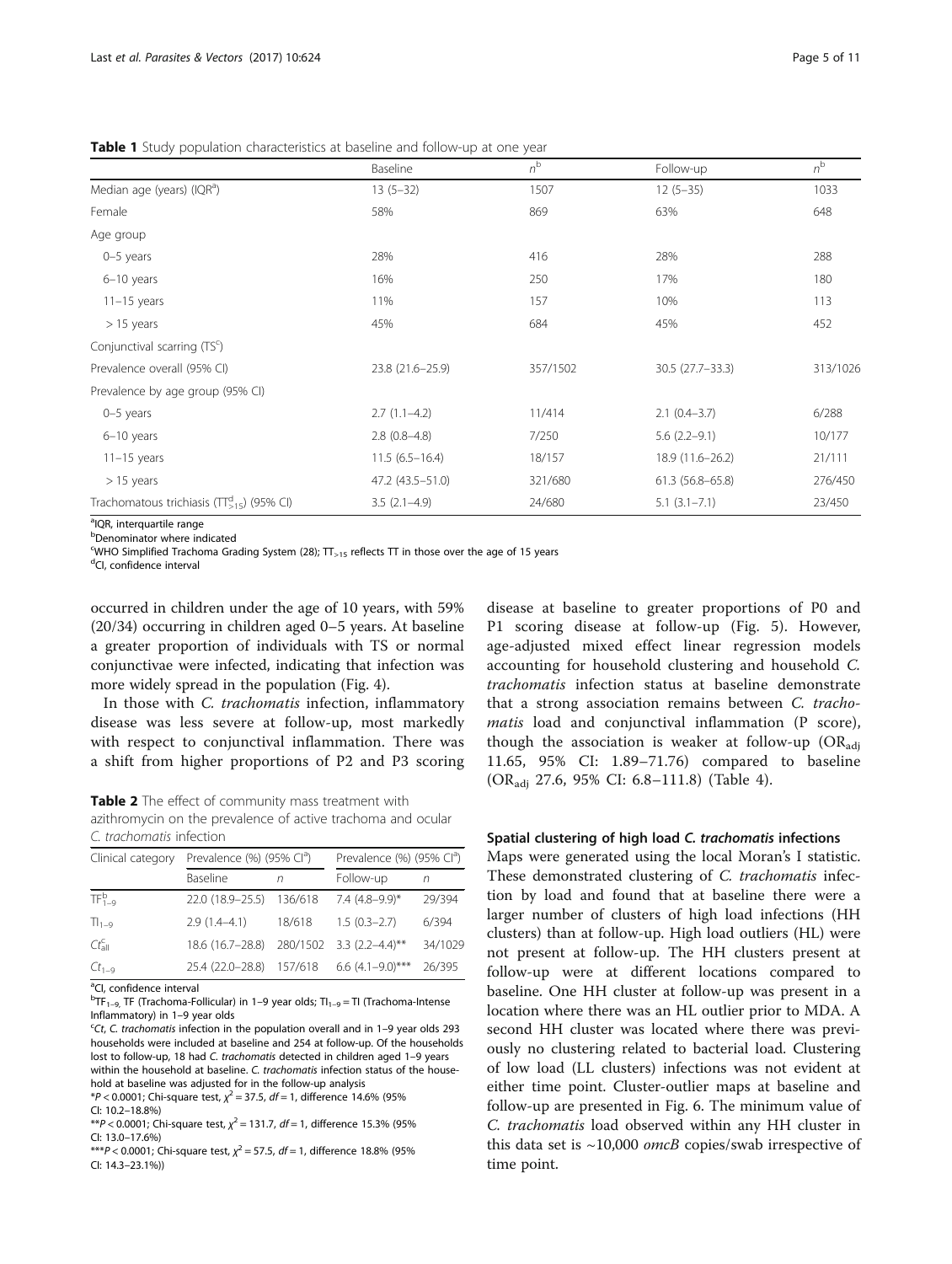<span id="page-5-0"></span>

# **Discussion**

The WHO recommends that MDA aim for 80% coverage to be considered adequate for trachoma control programmes [[5\]](#page-9-0). However, due to the significant logistic challenges that exist in this remote area it was only possible to deliver MDA to an estimated 70% of the population. Our data suggest that in these island communities, despite initial high disease and infection prevalence and suboptimal MDA coverage, we observed a dramatic reduction in prevalence of both TF in 1–9 year olds and ocular C. trachomatis infection (overall and in 1–9 year olds) one year after MDA. This type of dramatic reduction has been observed previously in treatment-naïve settings following azithromycin MDA [[28\]](#page-9-0).

Active trachoma and C. trachomatis infection (particularly those with the highest bacterial loads) were most prevalent in children under 10 years of age at both baseline and follow-up. Following MDA C. trachomatis infection virtually disappeared in adults and was reduced in those with scarred or normal conjunctivae. The presence of C. trachomatis infection across all age groups and clinical phenotypes at baseline is likely to represent the distribution typical of chronic endemic trachoma before MDA [\[29](#page-9-0)]. The reduction in the prevalence of infection and change in distribution by age and disease suggests a shift in the epidemiology of ocular C. trachomatis infection in these communities and may mark the beginning of control of transmission.

The significantly lower median ocular C. trachomatis load following MDA was consistent with findings from other studies suggesting that from 2 to 12 months following MDA the prevalence and load of infections remain low [[12\]](#page-9-0).

The number of clusters of high load infections detected using local spatial statistics was reduced and there was an absence of high load outlying infections amidst other low load infections after MDA. This phenomenon may be due to reduced chlamydial diversity in the

**Table 3** Clustering of active trachoma and C. trachomatis infection

|               | Active trachoma           |                                    | Ct infection                       |                                     |  |
|---------------|---------------------------|------------------------------------|------------------------------------|-------------------------------------|--|
| Cluster level | $CEaBaseline$ (95% CI SE) | CE <sub>Follow-up</sub> 95% CI SE) | CE <sub>Baseline</sub> (95% CI SE) | CE <sub>Follow-up</sub> (95% CI SE) |  |
| Household     | 1.08 (0.79-1.48)          | $0.89(0.85 - 0.95)$                | 1.35 (1.08-1.68)                   | $1.52(0.85 - 2.74)$                 |  |
| Village       | $0.76(0.50 - 1.14)$       | $1.05(0.56 - 1.96)$                | $0.89(0.65 - 1.21)$                | $1.04(0.56 - 1.96)$                 |  |
| Island        | $0.47(0.15 - 1.49)$       | $0.34(0.08 - 1.37)$                | $0.42(0.17 - 1.00)$                | $0.19(0.01 - 5.76)$                 |  |

<sup>a</sup>CE, cluster estimates obtained from age-adjusted mixed effects regression models for active trachoma and Ct (C. trachomatis) infection at baseline and follow-up. 95% CI (confidence intervals) of the SE (standard error) are quoted. Mixed effects models including all three cluster levels showed household to have the strongest effect. All cluster estimates were significant at the 1% level (Wald Chi<sup>2</sup>)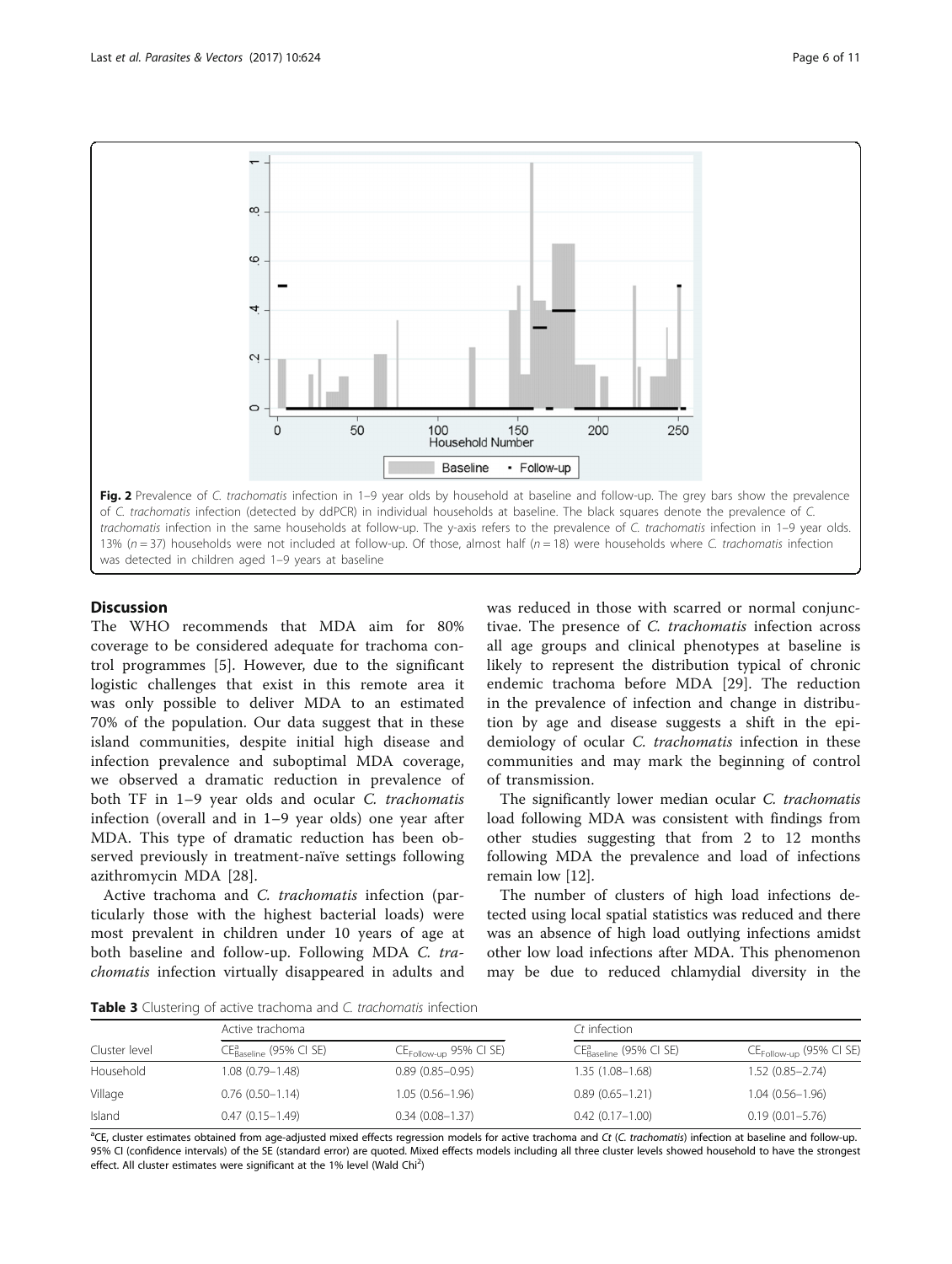<span id="page-6-0"></span>

population following MDA. The role of chlamydial strain diversity in transmission is unclear but greater diversity is likely to represent more successful transmission. There is some evidence that following MDA in other settings the number of C. trachomatis strains defined by ompA genotyping [\[30](#page-9-0)] or multi-locus sequence typing [[31\]](#page-10-0) was substantially reduced.

These data support the previous suggestion that C. trachomatis load is important in transmission of infection and its maintenance in the population [\[18](#page-9-0), [21](#page-9-0)]. At both time points the minimum C. trachomatis load that we observed within an HH cluster was ~10,000 omcB copies/swab, supporting the hypothesis that there may be a threshold load important to sustain transmission, as suggested by Chidambaram et al. [[32](#page-10-0)]. The change from an HL outlier prior to MDA to an HH cluster, and the appearance of a new HH cluster were there was

previously none, following treatment suggests that there is likely to be ongoing transmission within this population. This particular location has a mobile population, being populated by fishermen and their families from Guinea Conakry, Sierra Leone and other islands on the archipelago. There are limited amenities in this settlement and it is possible that infection has been reintroduced. Introduction of infection following migration events has been documented in The Gambia [[33](#page-10-0)]. In general, these island communities less susceptible to inmigration due to their isolated geographical location and therefore represent a unique opportunity to evaluate the effect of MDA in treatment-naïve trachoma-endemic populations.

Clustering of disease and infection was more apparent following MDA. Increased clustering of cases of C. trachomatis infection in treated communities has been

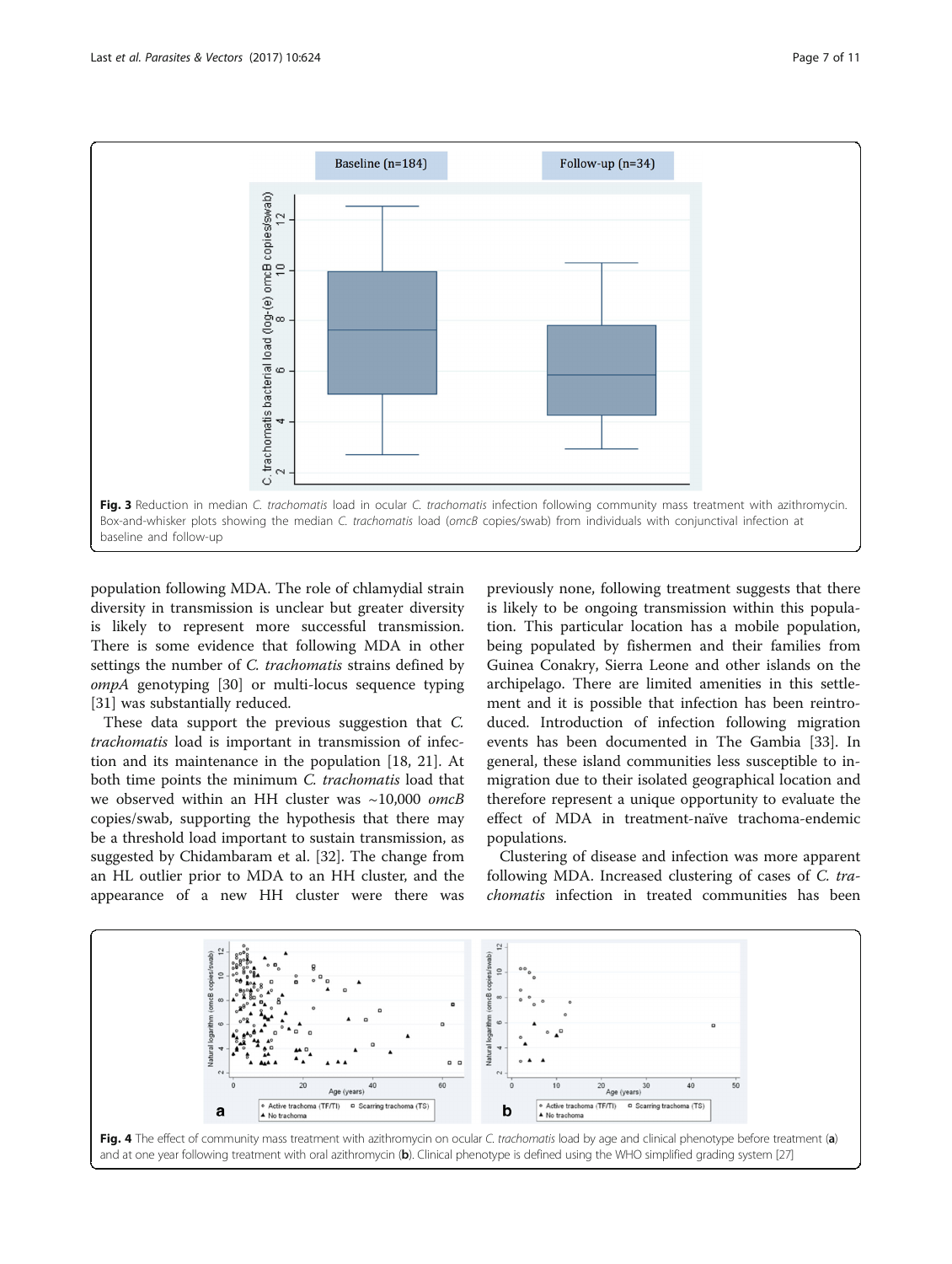<span id="page-7-0"></span>

described elsewhere [\[34](#page-10-0)]. In this study the strongest clustering of C. trachomatis infection was present at village level following MDA. This may be relevant in the context of previous spatial analyses conducted in this population suggesting that the village may an important unit of transmission in addition to the household in these communities and that the dynamics of transmission are different before and after MDA [\[21](#page-9-0)].

We used the detailed conjunctival grading system to investigate associations between infection, bacterial load and disease severity following MDA. A strong association between C. trachomatis load and inflammatory trachoma has been described previously [\[21, 28,](#page-9-0) [35](#page-10-0)]. The reduced association between infection and P score following MDA may reflect the decreased burden of circulating infection and decreased infection loads. It is likely that repeated episodes of infection are reduced following MDA due to a decrease in circulating C. trachomatis and subsequently reduced transmission. Moreover, in populations undergoing MDA there is evidence that clinical signs of trachoma become less specific for C. trachomatis infection [\[36](#page-10-0), [37](#page-10-0)], suggesting that only the more severe phenotypes remain predictive of C. trachomatis infection. Azithromycin exhibits immunomodulatory effects that may be associated with reduced levels of inflammation [[38](#page-10-0)], although at one year after a single dose this effect is unlikely to play a major role.

Although these are interesting data, the analysis is limited by the potential impact of loss to follow-up after MDA. 13% of households were not available at follow-up, and almost half of these were households where we found individuals with C. trachomatis infection at baseline. Clearly this may represent responder bias. The characteristics of the population in terms of age distribution, gender and chronic sequelae (trachomatous trichiasis) suggest that the follow-up sample is adequately representative of the baseline sample. However, the prevalence of conjunctival scarring in

|                    |                | Baseline ( $n = 184$ ) |                            |            | Follow-up ( $n = 34$ ) |                            |            |
|--------------------|----------------|------------------------|----------------------------|------------|------------------------|----------------------------|------------|
| Clinical phenotype |                | n                      | OR <sub>adi</sub> (95% CI) | $P$ -value | n                      | OR <sub>adi</sub> (95% CI) | $P$ -value |
| F-score            |                |                        |                            |            |                        |                            |            |
|                    | F <sub>0</sub> | 89                     | -                          |            | 11                     |                            |            |
|                    | F1             | 22                     | $1.67(0.48 - 5.78)$        | 0.417      | 5                      | 2.15 (0.29-15.72)          | 0.450      |
|                    | F <sub>2</sub> | 27                     | $1.84(0.60 - 5.68)$        | 0.287      | 6                      | 3.56 (0.24-52.19)          | 0.354      |
|                    | F3             | 42                     | $6.16(1.97-19.26)$         | 0.002      | 9                      | 17.71 (2.65-118.47)        | 0.003      |
| P-score            |                |                        |                            |            |                        |                            |            |
|                    | P <sub>0</sub> | 48                     |                            |            | 10                     |                            |            |
|                    | P1             | 68                     | $6.15(2.47 - 15.31)$       | < 0.001    | 13                     | $1.25(0.31 - 4.97)$        | 0.753      |
|                    | P <sub>2</sub> | 45                     | 21.74 (6.82-69.32)         | < 0.001    | 3                      | $1.16(0.18 - 7.62)$        | 0.875      |
|                    | P <sub>3</sub> | 24                     | 27.61 (6.81-111.80)        | < 0.001    | 5                      | 11.65 (1.89-71.76)         | 0.008      |

Table 4 The effect of community mass treatment with azithromycin on associations between disease severity and C. trachomatis bacterial load in individuals with ocular C. trachomatis infection

Note: Age-adjusted multivariable mixed effects linear regression analysis of log<sub>e</sub>-transformed C. trachomatis load (omcB copies/swab) accounting for household clustering and C. trachomatis infection status at baseline (OR 0.98, 95% CI: 0.25-3.86, P = 0.975). F- and P-scores were assigned using the modified FPC grading system [\[5\]](#page-9-0). Individuals may appear in multiple clinical grading categories. P-value is for the Wald Chi<sup>2</sup>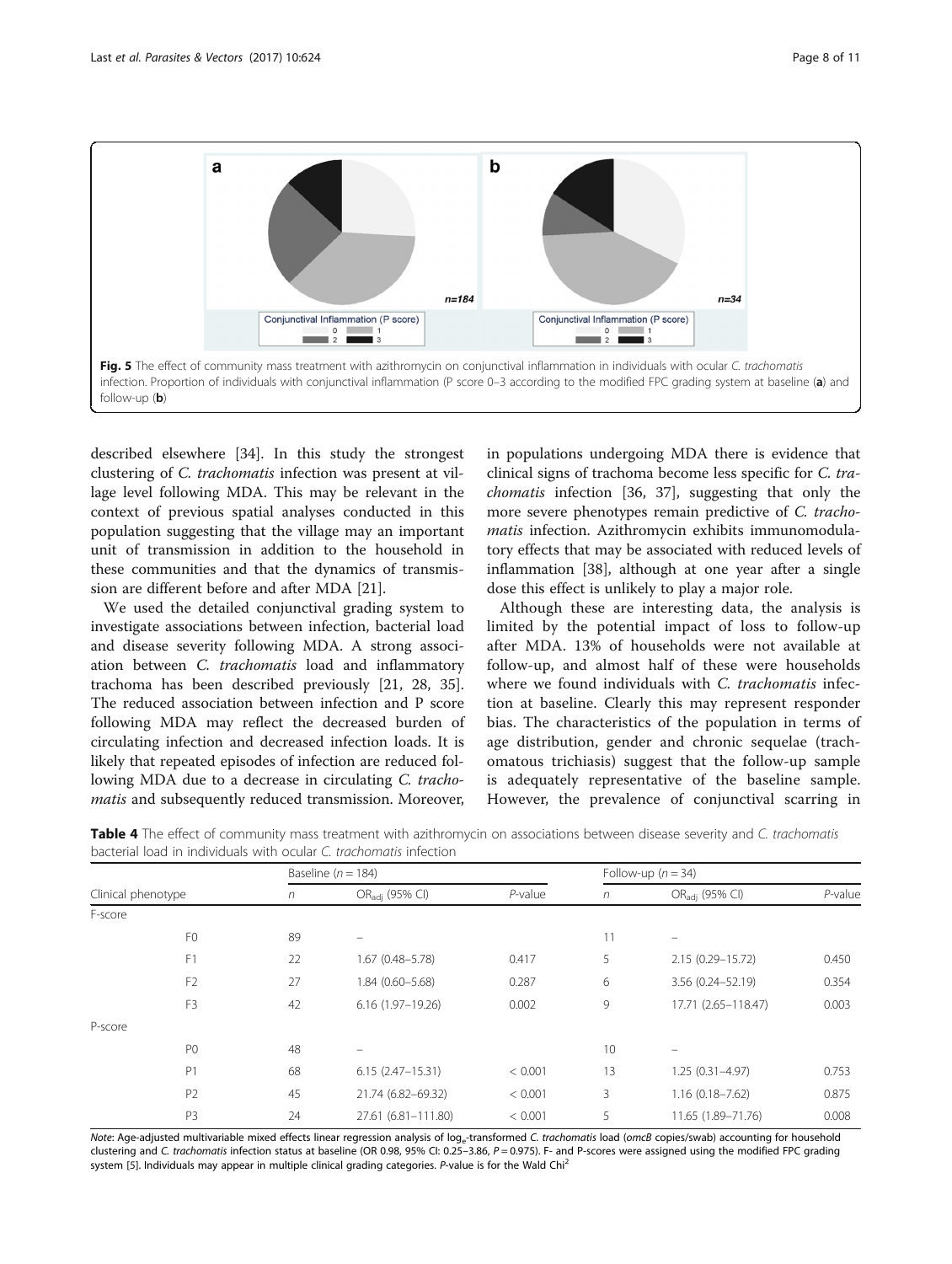<span id="page-8-0"></span>

the cohort at follow-up was higher, possibly due to selective drop out of less severely affected individuals. This may affect the overall prevalence of C. trachomatis infection found at follow-up, as the prevalence of infection in conjunctival scarring is likely to be higher than in those with no clinical signs of trachoma [[39\]](#page-10-0). Additional limitations of the study include the programmatic implementation of SAFE. We did not evaluate the implementation of the 'F' and 'E' components of SAFE to improve hygiene and sanitation alongside MDA in this study. Nor did we have access to accurate MDA coverage estimates, at individual or household level. At the time of the study there was limited implementation of 'F' and 'E' components of SAFE in Guinea Bissau, but there may still have been some effect in these communities that we could not evaluate [\[40](#page-10-0)]. Evaluating C. trachomatis load and clinical disease severity in cross-sectional studies is limited in the assumption that the duration of infection and the host conjunctival immune response are present in a steady state. To fully investigate the dynamics of C. trachomatis transmission more detailed longitudinal study is required, ideally in the context of individual or household level MDA coverage.

# Conclusions

In summary, through investigating the microepidemiology of C. trachomatis infection and its relationship with bacterial load and disease severity, these data suggest that MDA is likely to be having a significant impact on transmission of ocular C. trachomatis in these communities. However, further monitoring is

required, as this geospatial analysis suggests that that there may be on-going transmission and risk of reintroduction of infection to communities despite MDA. The loss to follow-up in the population following MDA is also a concern and may indicate that these data underestimate the current burden of circulating ocular C. trachomatis infection and trachoma. Further longitudinal study, utilising mathematical models and highresolution chlamydial genotyping and geospatial analysis, is necessary to provide a more complete picture of the relationship between disease severity, chlamydial load, transmission and elimination thresholds in communities undergoing MDA. These tools may improve our understanding of disease pathogenesis and transmission and may be useful in trachoma surveillance in post-MDA settings to identify clusters of infection and thresholds of C. trachomatis bacterial load that may be important foci of transmission.

# Abbreviations

Ct: Chlamydia trachomatis; ddPCR: Droplet digital PCR; FPC: Follicles, Papillary hypertrophy, Conjunctival scarring; MDA: Mass drug treatment with azithromycin; OR: Odds ratio; SAFE: Surgery for trichiasis, Antibiotics for active infection, Facial hygiene, Environmental improvements; TF: Trachomatous inflammation – Follicular; TF<sub>1-9</sub>: TF prevalence in 1–9 year olds; TI: Trachomatous inflammation – Intense; TS: Trachomatous Scarring; TT: Trachomatous Trichiasis; UTM: Universal Transverse Mercator coordinate system; WHO: World Health Organization

#### Acknowledgements

We extend our thanks to our colleagues in the Programa Nacional de Saúde de Visão in Bissau and to the communities of the Bijagós Archipelago, our field research team and all study participants in Guinea Bissau. Azithromycin was donated for treatment of trachoma on the islands by Pfizer Inc. through application via the International Trachoma Initiative.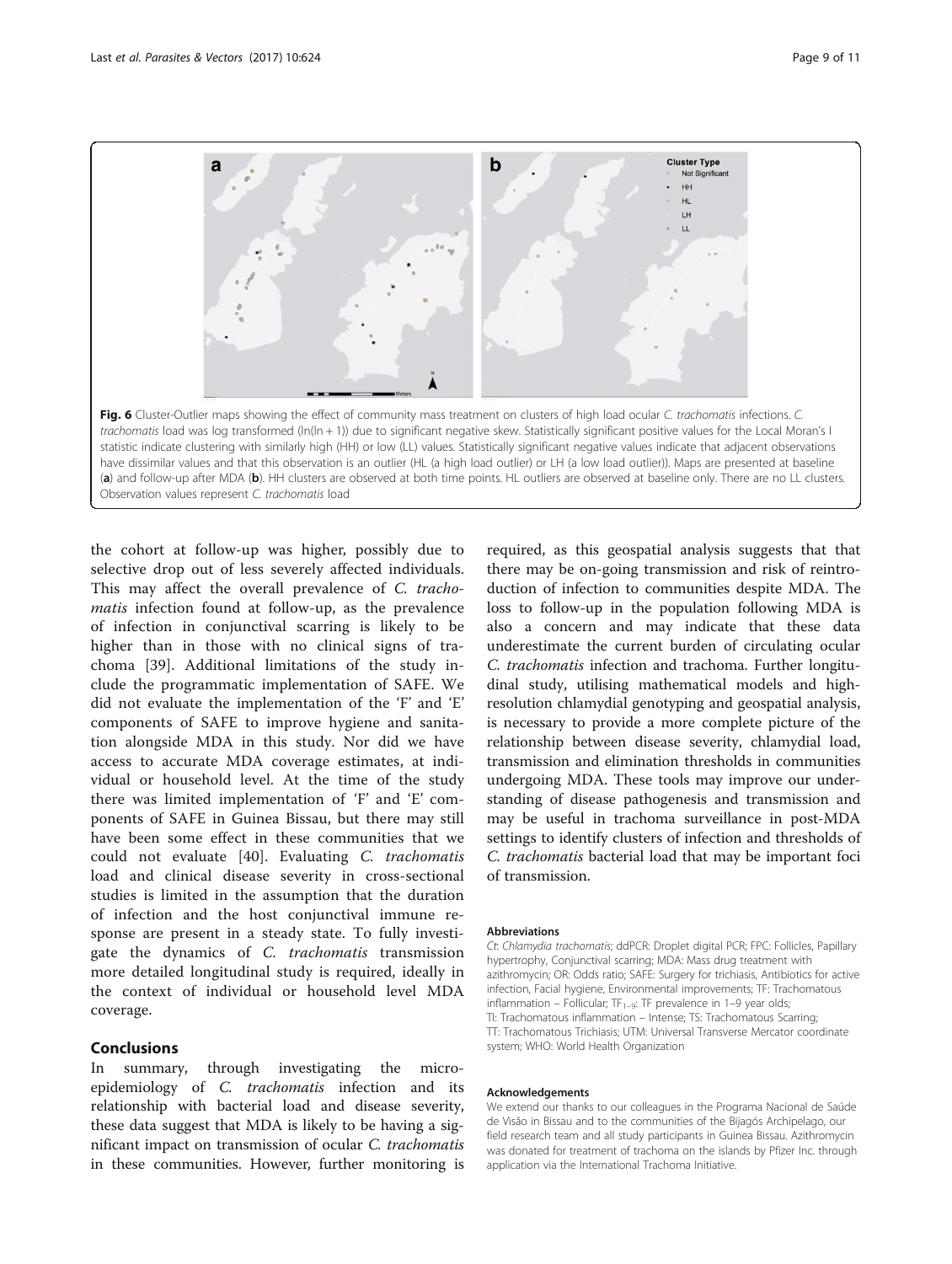#### <span id="page-9-0"></span>Funding

This work was supported by the Wellcome Trust (grant number 097330/Z/ 11/Z).

#### Availability of data and materials

All important data that support the conclusions of this article are included within the article.

#### Authors' contributions

ARL analysed the data and wrote the manuscript. ARL, RLB and MJH conceived and designed the study. ARL, EC, MN and SEB conducted the field studies. ChR designed the laboratory assays. ARL and ChR performed the laboratory work. EHE and RB assisted with data analyses. DM, MH, SEB, EHE and RB edited the manuscript. All authors read and approved the final manuscript.

#### Ethics approval and consent to participate

This study was conducted in accordance with the declaration of Helsinki. Ethical approval was obtained from the Comitê Nacional de Ética e Saúde (Guinea Bissau), the LSHTM Ethics Committee (UK) and The Gambia Government/Medical Research Council Unit, The Gambia Joint Ethics Committee (The Gambia). Written (thumbprint or signature) informed consent was obtained from all study participants or their guardians as appropriate. All individual data were anonymised for the analysis presented in the manuscript. Following this study all communities on the study islands received further treatment with oral azithromycin in accordance with WHO and national protocols.

#### Consent for publication

Not applicable.

#### Competing interests

The authors declare that they have no competing interests.

# Publisher's Note

Springer Nature remains neutral with regard to jurisdictional claims in published maps and institutional affiliations.

#### Author details

<sup>1</sup>Clinical Research Department, London School of Hygiene and Tropical Medicine, Keppel Street, London WC1E 7HT, UK. <sup>2</sup>Disease Control and Elimination Theme, Medical Research Council Unit The Gambia, P.OBox 273, BanjulAtlantic Boulevard, Fajara, TheGambia. <sup>3</sup>Programa Nacional de Saúde de Visão, Ministério de Saúde Publica, P.O. Box 50, Avenida de Unidade Africana, Bisssau, Guinea-Bissau.

# Received: 12 December 2016 Accepted: 3 December 2017 Published online: 28 December 2017

#### References

- 1. Resnikoff S, Pascolini D, Etya'ale D, Kocur I, Pararajaseguram R, Pokharel GP, Mariotti SP. global data on visual impairment in the year 2002. Bull World Health Organ. 2004;82:844–51.
- 2. Taylor HR, Burton MJ, Haddad D, West S, Wright H. Trachoma. Lancet. 2014; 384(9960):2142–52.
- 3. VH H, Harding-Esch EM, Burton MJ, Bailey RL, Kadimpeul J, Mabey DC. Epidemiology and control of trachoma: systematic review. Tropical Med Int Health. 2010;15(6):673–91.
- 4. Gambhir M, Basáñez MG, Burton MJ, Solomon AW, Bailey RL, Holland MJ, et al. The development of an age-structured model for trachoma transmission dynamics, pathogenesis and control. PLoS Negl Trop Dis. 2009;3(6):e462.
- 5. Dawson CR, Jones BR, Tarizzo ML. Guide to trachoma control in programs for the prevention of blindness. Geneva: World Health Organization; 1981.
- 6. World Health Organization (WHO). Report of the third global scientific meeting on trachoma elimination. Geneva: World Health Organization; 2010.
- 7. WHO. Trachoma Control: A Guide for Programme Managers. Geneva: World Health Organization; 2006.
- Solomon AW, Holland MJ, Alexander ND, Massae P, Aguirre A, Natividad-Sancho A, et al. Mass treatment with single dose azithromycin for trachoma. N Engl J Med. 2004;351:1962–71.
- 9. Lietman T, Porco T, Dawson C, Blower S. Global elimination of trachoma: how frequently should we administer mass chemotherapy? Nature Med. 1999;5(5):572–6.
- 10. West SK, Munoz B, Mkocha H, Gaydos CA, Quinn TC. Number of years of annual mass treatment with azithromycin needed to control trachoma in hyperendemic communities in Tanzania. J Infect Dis. 2011;204:268–73.
- 11. West SK, Munoz B, Mkocha H, Gaydos CA, Quinn TC. Infection with Chlamydia trachomatis after mass treatment of a trachoma hyperendemic community in Tanzania: a longitudinal study. Lancet. 2005;366:1296–300.
- 12. Lakew T, House J, Hong KC, Yi E, Alemayehu W, Melese M, et al. Reduction and return of infectious trachoma in severely affected communities in Ethiopia. PLoS Negl Trop Dis. 2009;3(2):e376.
- 13. Lakew T, Alemayehu W, Melese M, Yi E, House JI, Hong KC, et al. Importance of coverage and endemicity on the return of infectious trachoma after a single mass antibiotic distribution. PLoS Negl Trop Dis. 2009;3(8):e507.
- 14. Jiminez V, Gelderblom HC, Mann-Flueckiger R, Emerson PM, Haddad DMDA. For trachoma: how long is not long enough? PLoS Negl Trop Dis. 2015;9(3): e0003610.
- 15. Dolin PJ, Faal H, Johnson GJ, Minassian D, Sowa S, Day S, et al. Reduction of trachoma in a sub-Saharan village in the absence of a disease control programme. Lancet. 1997;349(9064):1511–2.
- 16. Hoeschmann A, Metcalfe N, Kanjaloti S, Godia H, Mtambo O, Chipeta T, et al. Reduction of trachoma in the absence of antibiotic treatment: evidence from a population-based survey in Malawi. Ophth Epidemiol. 2001;8(2–3):145–53.
- 17. Jha H, Chaudary J, Bhatta R, Miao Y, Osaki-Holm S, Gaynor B, et al. Disappearance of trachoma in western Nepal. Clinical. Infect Dis. 2002;35(6):765–8.
- 18. Chidambaram JD, Alemeyehu W, Melese M, Lakew T, Yi E, House J, et al. Effect of a single mass antibiotic distribution on the prevalence of infectious trachoma. JAMA. 2006;295(10):1142–6.
- 19. Gaynor BD, Miao Y, Cevallos V, Jha H, Chaudary JS, Bhatta R, et al. Eliminating trachoma in areas with limited disease. Emerg Infect Dis. 2003;9(5):596–8.
- 20. Last AR, Burr SE, Weiss HA, Harding-Esch EM, Cassama E, Nabicassa M, et al. Risk factors for active trachoma and ocular Chlamydia trachomatis infection in treatment-naïve trachoma-hyperendemic communities of the Bijagós archipelago, Guinea Bissau. PLoS Negl Trop Dis. 2014;8(6):e2900.
- 21. Last AR, Burr SE, Alexander ND, Harding-Esch E, Roberts C, Cassama E, et al. Spatial clustering of high load ocular Chlamydia trachomatis infection in trachoma: a cross-sectional population-based study. Pathog Dis. 2017 May 3; [Epub ahead of print]
- 22. Roberts C, Last A, Molina-Gonzalez S, Cassama E, Butcher R, Nabicassa M, et al. Development and evaluation of a next generation digital PCR diagnostic assay for ocular Chlamydia trachomatis infections. J Clin Microbiol. 2013;51(7):2195–203.
- 23. Last A, Roberts CH, Cassama E, Nabicassa M, Molina-Gonzalez S, Burr SE, et al. Plasmid copy number and disease severity in naturally occurring ocular Chlamydia trachomatis infection. J Clin Microbiol. 2014;52(1):324–7.
- 24. Harding-Esch E, Edwards T, Mkocha H, Munoz B, Holland MJ, Burr SE, et al. Trachoma prevalence and associated risk factors in the Gambia and Tanzania: baseline results of a cluster randomized controlled trial. PLoS Negl Trop Dis. 2010;4(11):e861.
- 25. Edwards T, Harding-Esch EM, Hailu G, Andreason A, Mabey DC, Todd J, Cumberland P. Risk factors for active trachoma and Chlamydia trachomatis infection in rural Ethiopia after mass treatment with azithromycin. Tropical Med Int Health. 2008;13:556–65.
- 26. Munoz B, King J, Ngondi J, Emerson P, West S. Estimation of design effect, sample size and number of clusters needed for trachoma prevalence surveys. Invest Ophth Vis Sci. 2013;54:5728.
- 27. Thylefors B, Dawson CR, Jones BR, West SK, Taylor HRA. Simple system for the assessment of trachoma and its complications. Bull World Health Organ. 1987;65(4):477–83.
- 28. Schachter J, West SK, Mabey D, Dawson CR, Bobo L, Bailey R, et al. Azithromycin and the control of trachoma. Lancet. 1999;354(9179):630–5.
- 29. Burton MJ, Holland MJ, Faal N, Aryee EA, Alexander ND, Bah M, et al. Which members of a community need antibiotics to control trachoma? Conjunctival Chlamydia trachomatis infection load in Gambian villages. Invest Ophthalmol Vis Sci. 2003;44:4215–22.
- 30. Andreasen AA, Burton MJ, Holland MJ, Polley S, Faal N, Mabey DC, Bailey RL. Chlamydia trachomatis ompA variants in trachoma: what do they tell us? PLoS Negl Trop Dis. 2008;2(9):e306.